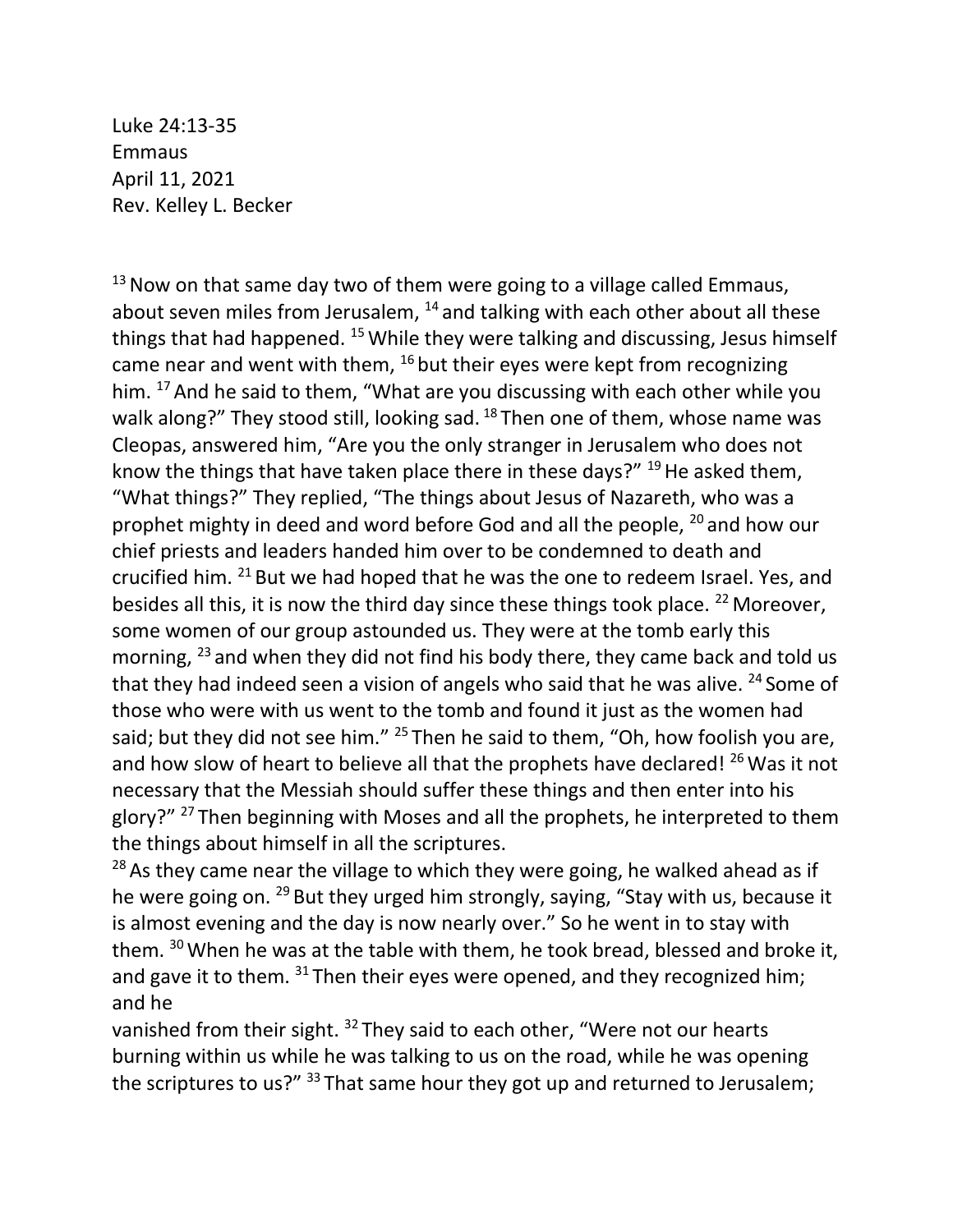and they found the eleven and their companions gathered together. <sup>34</sup> They were saying, "The Lord has risen indeed, and he has appeared to Simon!" <sup>35</sup> Then they told what had happened on the road, and how he had been made known to them in the breaking of the bread. (NRSV)

At various times in my life, I've enjoyed TV shows like Fixer Upper, Design on a Dime, and Extreme Makeover: Home Edition. The premise of shows like this is, in each episode, a house, or certain spaces in a house, are transformed, often without the owners of the house seeing the project until it has been completed. So, at the end of the show there is a big reveal when the owners get to see how cool their house looks. I think that's the best part of the whole show. It's fun to see how everything fits together and how each of the homeowners reacts to the transformation.

In some respects, today's story is like that, it's a big reveal. Finally, after all of the excitement at the tomb that just left the disciples with questions and deep sadness, Luke's narrative gives us an encounter with Jesus. You will remember that in the author of Luke's Easter story, the women left the tomb having encountered sparkling angelic messengers, but not Jesus. In fact, nobody in that part of Luke's story encountered Jesus at all. That first Easter morning was a pretty intense, scary time for those first Jesus followers.

But, later in the day, two of Jesus' disciples, Cleopas and an unnamed disciple, left Jerusalem to go to Emmaus, about 7 miles away. As we've read Luke's gospel this winter and early spring, we've spent a lot of time on the road with Jesus. Throughout Lent, the time leading up to the Easter season, we were traveling with Jesus and his followers from Galilee to Jerusalem. Again and again, Jesus met people along the road and we saw how encountering Jesus changed them. Luke uses travel as a metaphor for discipleship. This story, found only in Luke, has been called by some, "the journey of every Christian." Like those first Jesus followers, we all experience times of sadness and hopelessness. And also, like those first followers, as we walk through life, we are given glimpses of hope in moments where we recognize the ways of Jesus in the world and in each other.

The Gospel of Luke was written in the last third of the  $1<sup>st</sup>$  century for a community of Jesus followers who were still very much under the thumb of Rome. None of the things Jesus talked about had come to pass. They were feeling hopeless in a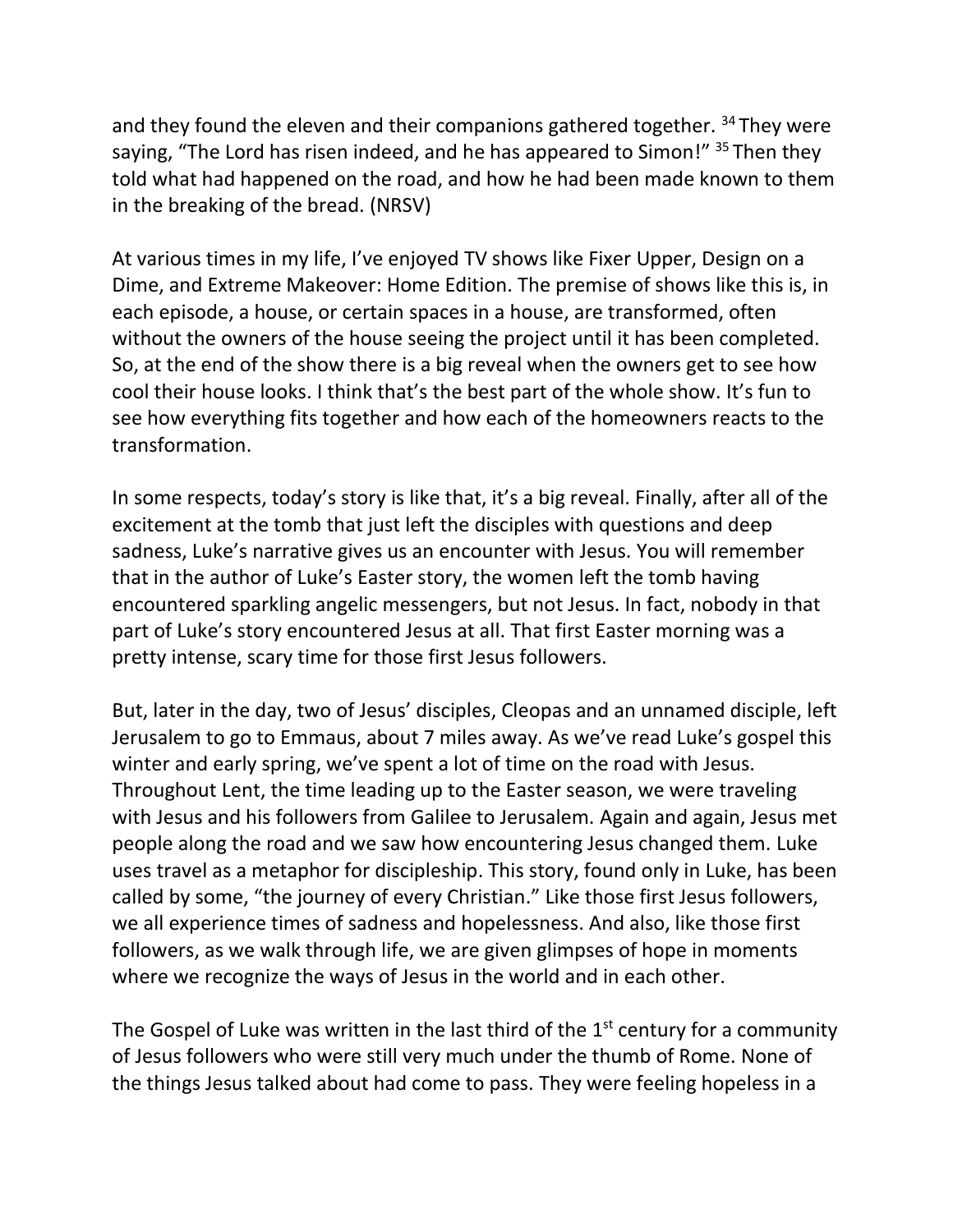time and place where glimpses of the kin-dom of God Jesus talked about were few and far between. Truthfully, we can kind of relate to them, can't we? This story was meant to be good news for a weary community. It can be good news for us too.

As the two disciples walked along, a stranger appeared and asked them what they were talking about. This seemed like a rather bizarre question in light of the events of the last few days. What else would they be talking about? Everyone was talking about this. Does this stranger live under a rock?

What the two were talking about was news, specifically political news. Jesus was crucified and in the Roman Empire crucifixion was deeply political. We can't talk about the life and death of Jesus without talking about politics. We should certainly avoid assigning a particular political party to Jesus, but he spent his life struggling against the oppression of the Roman Empire. That was what they were discussing as they walked along. What were they going to do now? Jesus had been their hope and now their hope was, quite literally, dead. They heard Jesus' tomb was empty, but they either didn't believe it or thought the fact that it was empty was not good news.

The story says this stranger walking along with them was Jesus, but the disciples' eyes were kept from recognizing him. As I thought about that this week, I wondered how often we don't see what's right in front of us or understand what's happening because we think we already see and/or understand. I don't know what tone of voice Cleopas used when he answered Jesus's question about what they were discussing, but I imagine something a little bit condescending as he said, "Are you the only stranger in Jerusalem who does not know the things that have taken place there in these days?" In other words, you must be an outsider if you don't know what we know or think like we think.

The disciples went on to tell Jesus his own story, interpreting it as they saw and understood it. Luke, a great storyteller, uses Jesus's response to the disciples' interpretation of events to remind his audience of the words of the prophets regarding the Messiah, noting how Jesus fulfilled the scriptures. The disciples listened to him, but they still didn't understand, and they didn't recognize Jesus in this stranger. The irony…Cleopas criticizing the stranger for being clueless while Cleopas himself was so very clueless.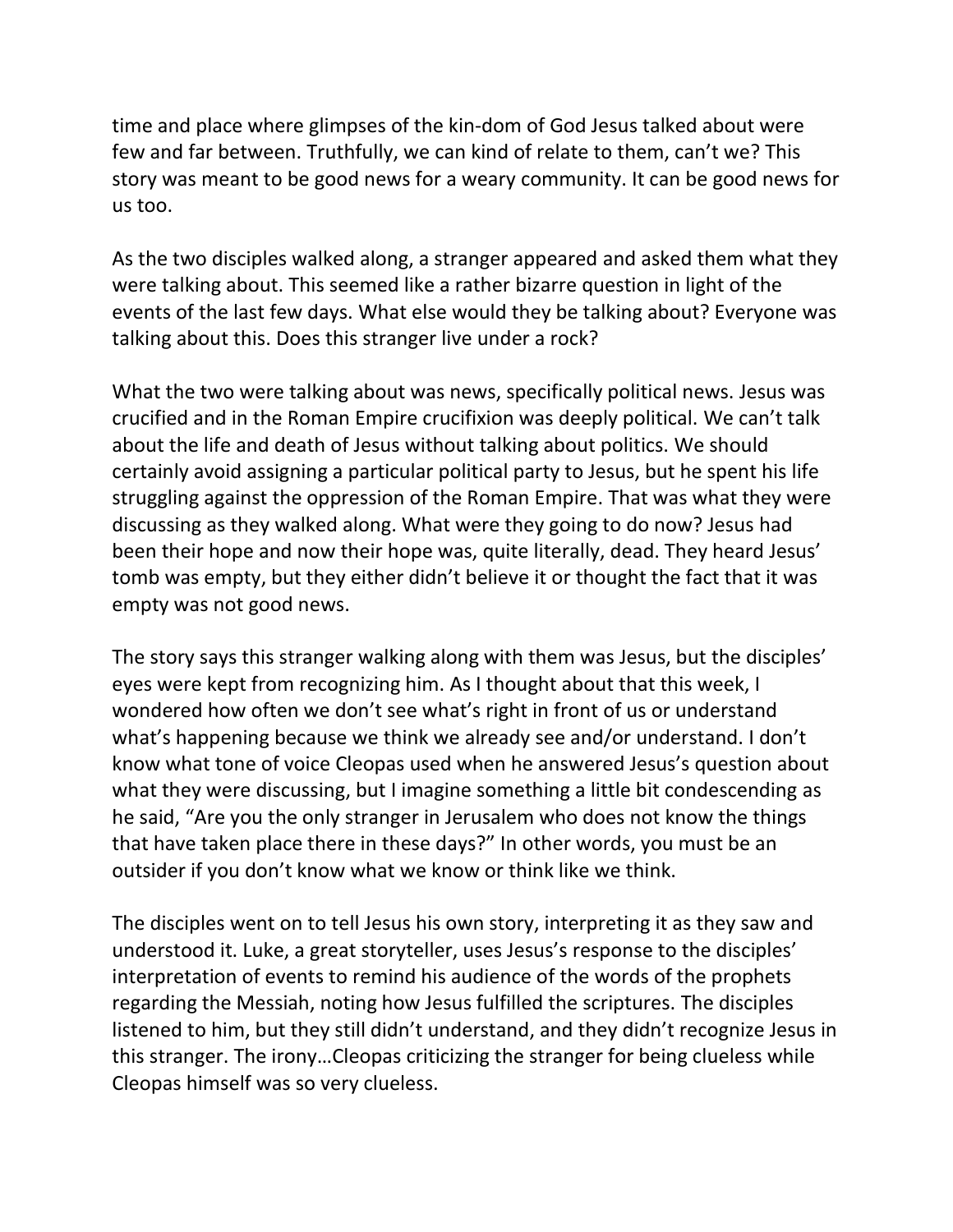Human beings have a tendency to do that though. We assume other people don't know as much as we know. We assume the stories we are telling are the truth and therefore we assume the stories told by other people are wrong. Very often we inappropriately elevate education over experiences. And I realize that is a risky thing to say to this highly educated group. But the truth is our diplomas and degrees do not trump the lived experiences of our neighbors.

Here's an example: this week someone I respect and who, I think, had good intentions, posted a graphic on social media with a picture of a shopping cart and the caption: "I don't know one successful person who leaves their cart in the middle of the of the parking lot." Under the picture it said, "If you're too big to do the small things, you're too small to do the big things." There were several people who immediately responded to the post positively.

A little while later, a friend, someone who I trust when it comes to paying attention to voices that are too often silenced, posted a response that outlined why the original post makes an inappropriate assumption about why some people leave their carts in the middle of parking lots. They must just be lazy, right? My friend explained that many people who have mobility challenges simply cannot get the carts they use to a cart corral or back to the store. For us to assume they are not successful based on that is an example of ableism.

I was surprised at the number of people who engaged in the conversation who seemed unwilling to even entertain the idea that the graphic and message of the graphic could be hurtful. I was surprised at how angry people were that someone tried to give voice to the lived experiences of people who deal with chronic pain and other ways in which mobility is hindered. There are a million examples of this that take place on social media and in-person every day. We refuse to accept what is right in front of us because it doesn't match the story we are telling or the truth we have decided is truth.

I imagine Jesus in Luke's story thinking, "Seriously? I'm right here. I am telling you what happened and why and you are like, 'You're an outsider, you can't possibly know what's going on." When the trio got to Emmaus, Jesus acted like he was going to continue on (I mean…he was probably eager to get away from those two), but it was late in the day, so the disciples invited him to stay with them. At